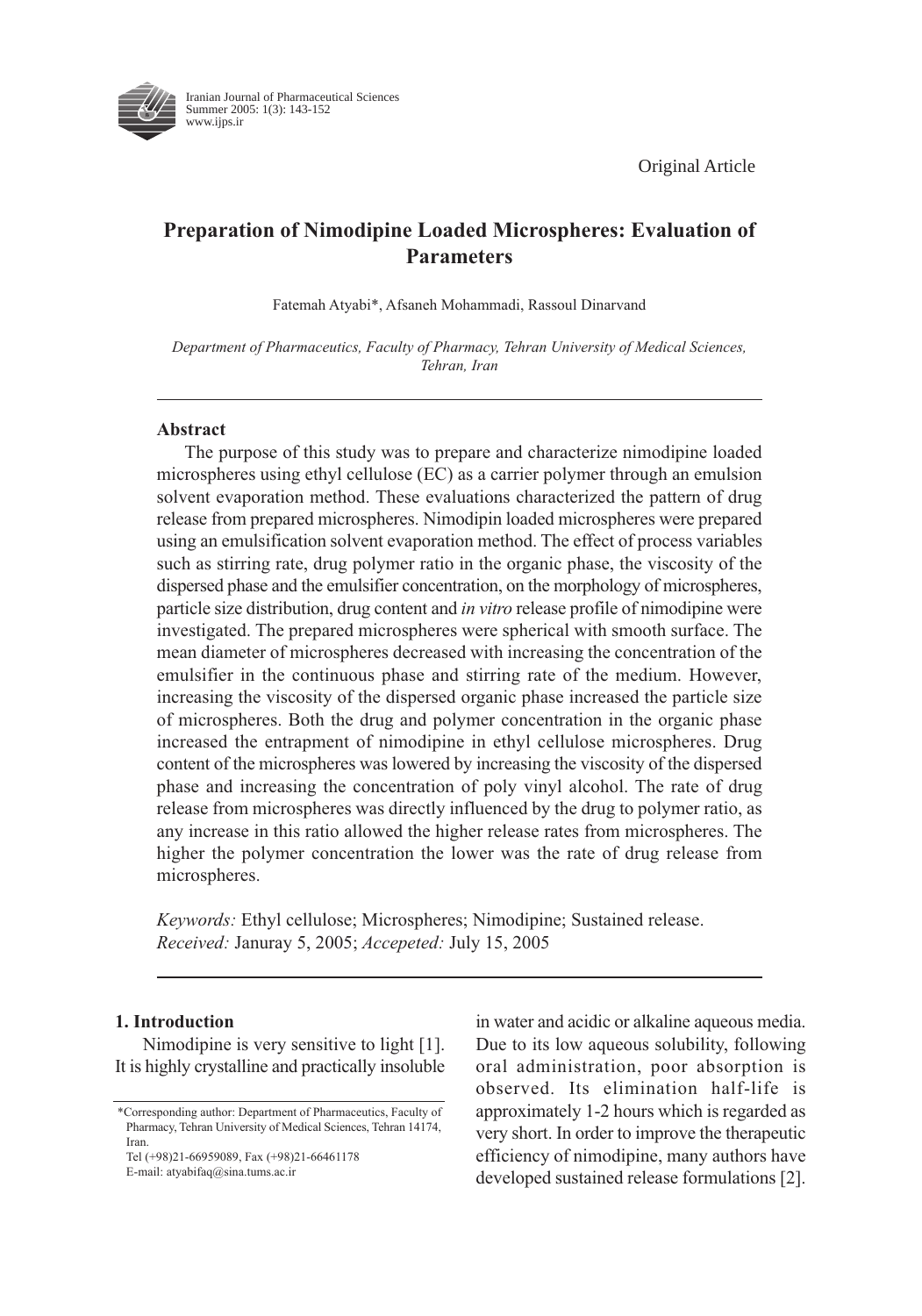|                           | Sample Nimodipine | EC   | Stirring rate | methylene chloride | Distilled water | Microencapsulation |
|---------------------------|-------------------|------|---------------|--------------------|-----------------|--------------------|
|                           | (mg)              | (mg) | (rpm)         | (m <sub>l</sub> )  | (ml)            | yield $(\% )$      |
| A                         | 100               | 300  | 500           | 5                  | 100             | 91.5               |
| B                         | 100               | 400  | 500           | 5                  | 100             | 78.7               |
| $\mathsf{C}$              | 200               | 100  | 500           | 5                  | 100             | 79.4               |
| D                         | 200               | 200  | 500           | 5                  | 100             | 88.3               |
| E                         | 200               | 300  | 200           | 5                  | 100             | 83.2               |
| $\boldsymbol{\mathrm{F}}$ | 200               | 300  | 300           | 5                  | 100             | 82.1               |
| G                         | 200               | 300  | 400           | 5                  | 100             | 89.7               |
| H                         | 200               | 300  | 500           | 5                  | 100             | 88.5               |
| I                         | 200               | 300  | 500           | 5                  | 150             | 85.9               |
| J                         | 200               | 300  | 500           | 10                 | 100             | 77.0               |
| K                         | 200               | 300  | 600           | 5                  | 100             | 84.4               |
| L                         | 200               | 300  | 700           | 5                  | 100             | 85.8               |
| M                         | 200               | 300  | 800           | 5                  | 100             | 82.6               |
| N                         | 300               | 200  | 300           | 5                  | 100             | 75.0               |
| $\Omega$                  | 300               | 200  | 500           | 5                  | 100             | 80.5               |
| P                         | 300               | 300  | 300           | 5                  | 100             | 84.7               |
| Q                         | 300               | 300  | 500           | 5                  | 100             | 89.5               |
| R                         | 350               | 150  | 300           | 5                  | 100             | 85.1               |
| S                         | 400               | 100  | 300           | 5                  | 100             | 85.4               |

**Table 1.** Nimodipine microspheres formulations and drug loading yield.

The concept of using microencapsulation has attracted great interest due to its potential application in medicine and pharmacy as drug delivery carriers. These carriers have obvious advantages, such as improving the therapeutic effect, prolonging the biological activity, controlling the drug release rate, decreasing the administration frequency and protection from degradation processes, photosensivity and oxidation [3, 4].

Microspheres as a multiple unite dosage form offers obvious advantages for oral administration of drugs. They spread out more uniformly in the GI tract, reducing exposure of the mucosa to high concentrations of drug



Figure 1. Optical microscopy photograph of prepared microspheres.

and ensuring more reproducible drug absorption [5]. The risk of dose dumping also seems to be considerably lower than with a single unit dosage form.

The purpose of the present study was to prepare and characterize nimodipine loaded microspheres using ethyl cellulose (EC) as a carrier polymer through an emulsion solvent evaporation method. These evaluations characterized the pattern of drug release from the prepared microspheres. The influence of process variables such as stirring rate, drug:polymer ratio, viscosity of the dispersed phase and polyvinyl alcohol (PVA) (emulsifier) concentration, on the physical characteristics of microspheres, morphology, particle size distribution, drug content and in vitro release profiles of microspheres were investigated.

## 2. Materials and methods

#### 2.1. Materials

Nimodipine (FIS, Italy) and ethyl cellulose (Ethoxy Content 48% and 10 CPS, from Ichiga, Japan) were kindly donated by Sobhan Pharmaceutical Co., Iran. Dichloromethane (DCM), polyvinyl alcohol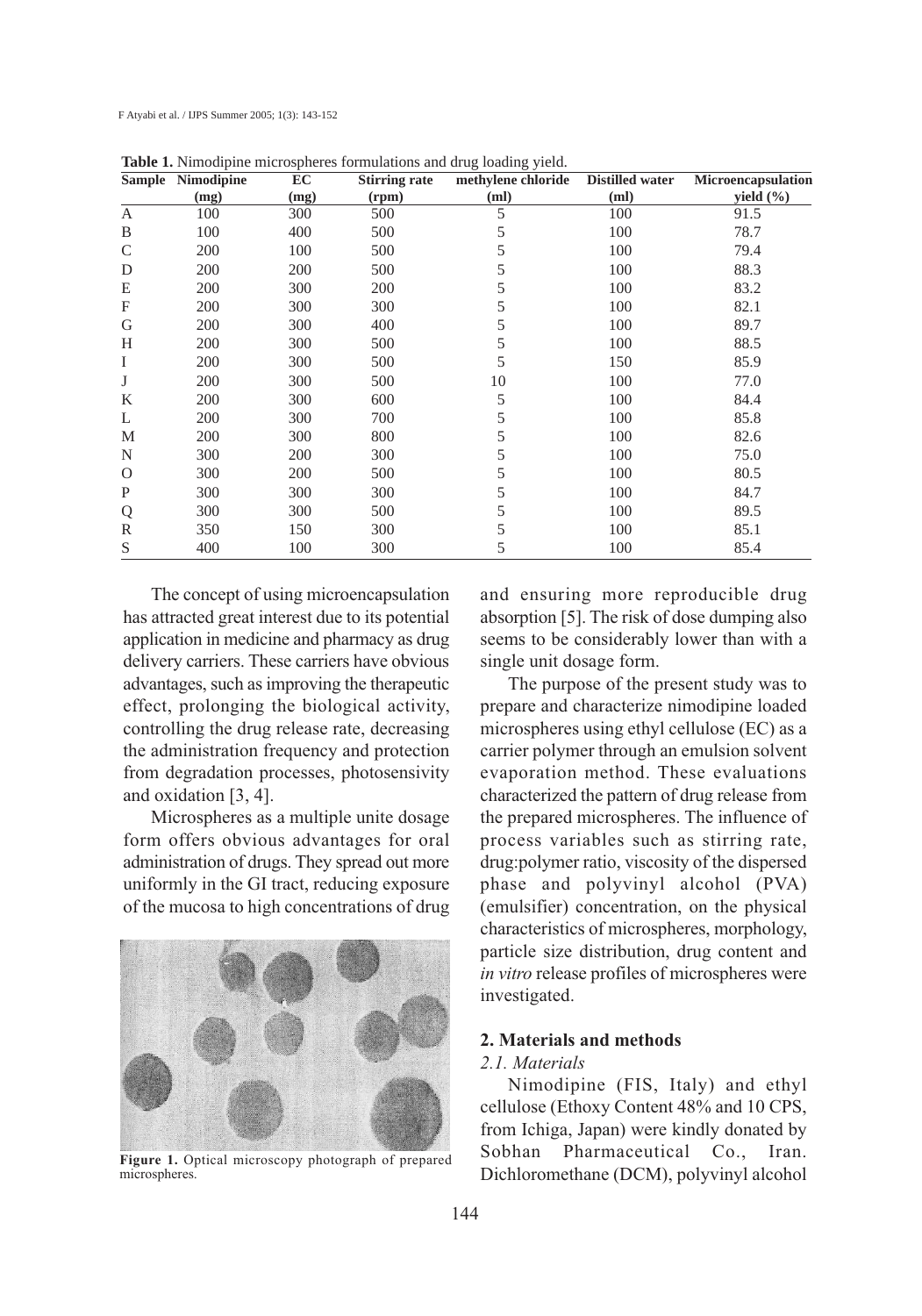

Figure 2. Effect of stirring rate on particle size distribution of microspheres prepared with drug to polymer ratio of 2:3, internal phase containing 300 mg EC and external phase containing 400 mg PVA.

(PVA, MW 72000), sodium lauryl sulfate (SLS) were purchased from Merck, Germany. All other materials were of analytical grade.

## 2.2. Preparation of microspheres

All experiments were carried out under subdued light (sodium light) to prevent photodegradation of nimodipine. Microspheres were prepared by a classical emulsion solvent evaporation method. Briefly, known amounts of polymer (EC) and nimodipine were dissolved in 5 ml of DCM as the internal phase. The prepared clear organic solution

was then added drop wise to a solution of PVA in water, which acts as the external phase. The mixture was stirred by an external stirrer (Heidolph, Germany) to form a stable O/W emulsion system. Stirring was continued for up to 4 h to allow complete evaporation of dichloromethane and formation of solid microspheres. The prepared microspheres were filtered, washed with excess of water and dried at the room temperature. Different prepared formulations are given in Table 1. The morphology of microspheres was studied using optical microscopy (Olympus CH 30).

|    | <b>Media</b>                                  | Solubility (mg/ml) |
|----|-----------------------------------------------|--------------------|
|    | Distilled water+0.3% sodium lauryl sulfate    | 56.9               |
|    | Acetate buffer+0.3% sodium lauryl sulfate     | 552.0              |
| 3  | Phosphate buffer+5% poly ethyleneglycol       | 56.3               |
| 4  | Phosphate buffer+10% polyethyleneglycol       | 510.5              |
|    | Phosphate buffer+0.3% sodium lauryl sulfate   | 52.7               |
| 6  | Phosphate buffer+10% ethanol                  | 59.3               |
|    | Phosphate buffer+20% ethanol                  | 524.4              |
| 8  | Phosphate buffer+10% methanol                 | 56.5               |
| 9  | Phosphate buffer+30% propylene glycol         | 515.6              |
| 10 | Hydrochloric acid (pH= $1.2$ )+10% ethanol    | 59.4               |
| 11 | Hydrochloric acid ( $pH = 1.2$ )+20% ethanol  | 546.5              |
| 12 | Hydrochloric acid ( $pH = 1.2$ )+10% methanol | 54.6               |

**Table 2**. The solubility of nimodipine in different media in the presence of different co-solvents.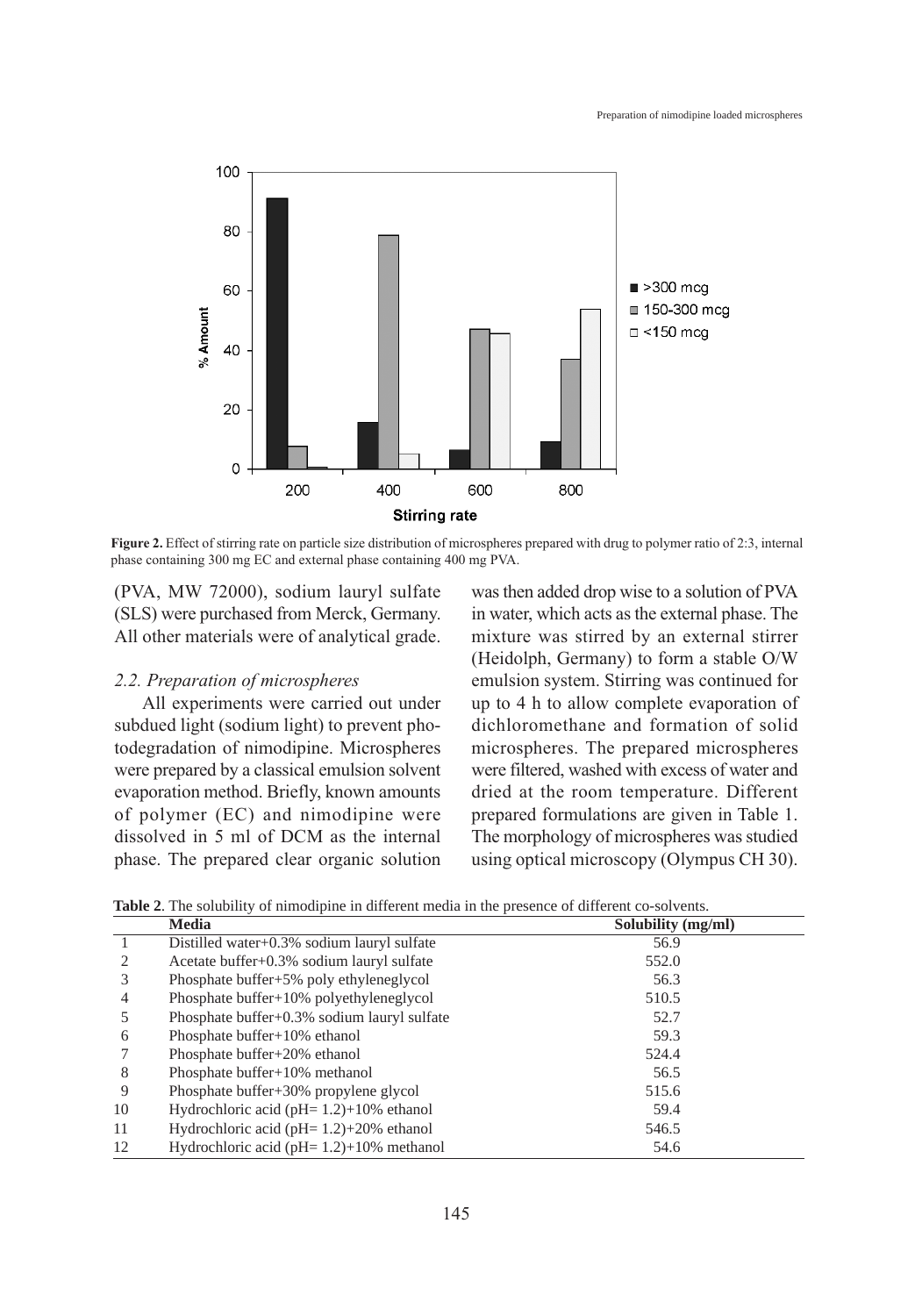The particle size distribution of the microspheres was determined by standard sieves.

#### 2.3. Determination of drug content

A 10 mg sample of the prepared microspheres was dissolved in 10 ml of dichloromethane. The drug content of microspheres was determined spectrophotometrically at 342 nm. In this condition ethyl cellulose does not interfere with the UV absorption of nimodipine.

#### 2.4. Determination of solubility

The solubility of nimodipine in different media in the presence of different co-solvents was determined. Ten mg of nimodipine was placed in glass bottles containing 100 ml of different solvents. Bottles were thoroughly shaken for 24 h and kept aside for 2 h at the room temperature. Solutions were filtered, and the filtrate was collected in dry containers. Solutions were analyzed spectrophotometrically at their respective maximum absorption wavelength for nimodopine.

## 2.5. In vitro dissolution studies

Dissolution studies were performed using

| Table 3. Percent of drug loading in prepared samples. |  |  |
|-------------------------------------------------------|--|--|
|-------------------------------------------------------|--|--|

| <b>Sample</b> | <b>Experimental loading</b> | <b>Theoretical loading</b> |
|---------------|-----------------------------|----------------------------|
|               | $(\%)$                      | $(\%)$                     |
| A             | 40                          | 46.64                      |
| B             | 25                          | 26.24                      |
| C             | 50                          | 56.15                      |
| D             | 50                          | 56.15                      |
| E             | 66                          | 71.76                      |
| F             | 40                          | 37.09                      |
| G             | 40                          | 38.67                      |
| H             | 40                          | 38.92                      |
| I             | 40                          | 36.50                      |
| J             | 40                          | 38.87                      |
| K             | 40                          | 42.60                      |
| L             | 40                          | 43.53                      |
| M             | 40                          | 42.89                      |
| N             | 20                          | 21.99                      |
| O             | 60                          |                            |
| $\mathbf P$   | 60                          | 67.96                      |
| Q<br>S        | 70                          | 78.59                      |
|               | 50                          | 54.70                      |

USP XXIV apparatus (II) (Erweka DT6, Germany) using the rotating paddle method. Nine mg of the prepared microspheres were located in each cell of dissolution tester filled with 900 ml of the dissolution medium consisting 2% w/v sodium lauryl sulfate in distilled water [2, 6]. The study was performed at 37±0.5 °C with a stirring rate of 60 rpm. Samples of 4 ml were taken at 0.5, 1, 2, 4, 6 and 8 hours and filtered through 0.45 µm



Figure 3. Effect of ethyl cellulose concentration of internal phase (mg) on particle size distribution of microspheres prepared at stirring rate of 500 rpm.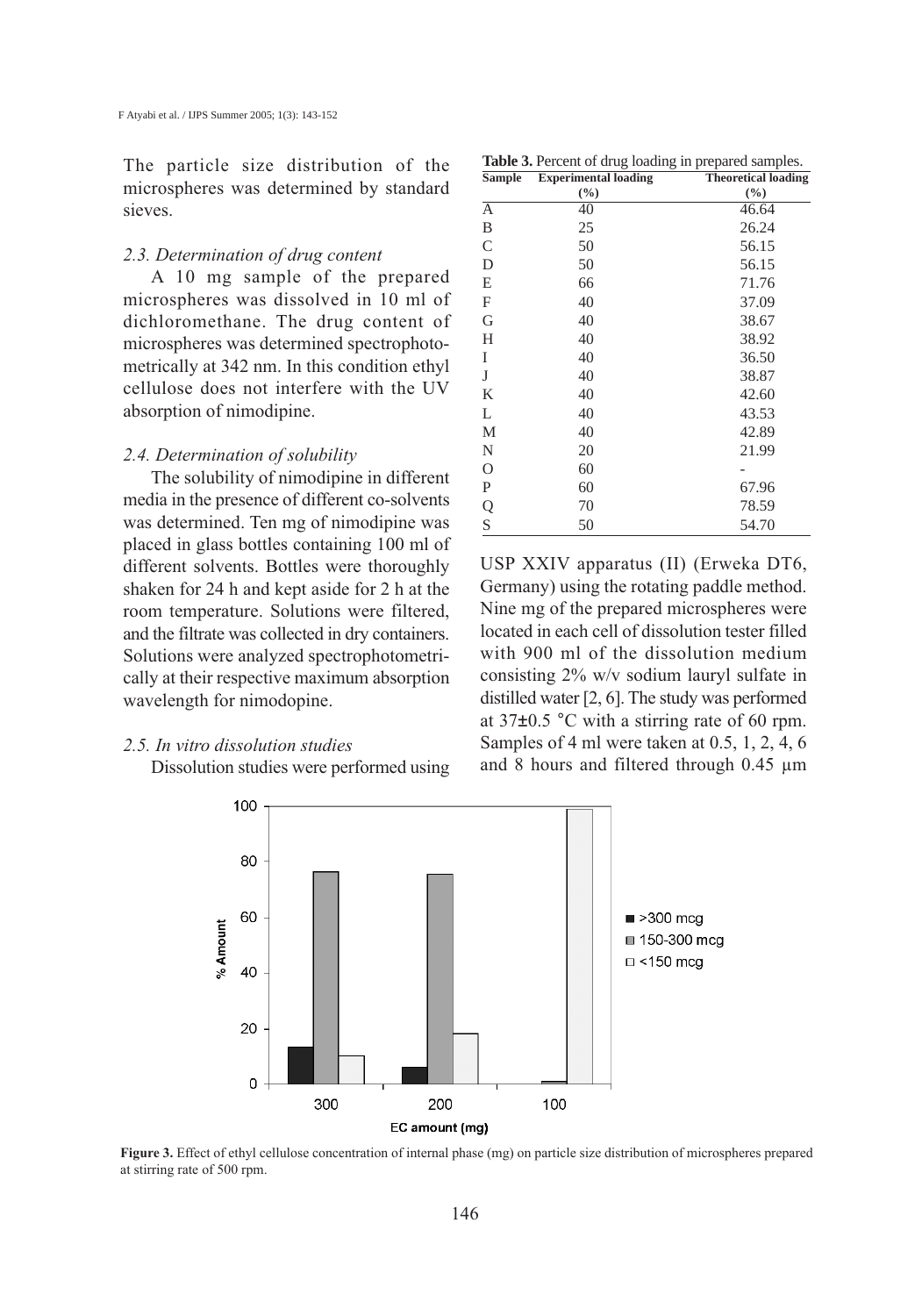

Figure 4. Effect of drug to polymer ratio on particle size distribution of microspheres prepared at stirring rate of 500 rpm, internal phase containing 300 mg EC and external phase containing 400 mg PVA.

membranes (Millipore, USA). Nimodipine concentration of samples was determined spectrophotometrically at 240 nm.

## 3. Results and discussion

The goal of this study was to develop a sustained release system for nimodipine. The solubility of nimodipine in different media having different co-solvents is shown in Table 2. From this experiment, it was found that the medium prepared with distilled water containing 0.3% sodium lauryl sulfate gives the best solubility in comparison with other media (57 µg/ml). Nimodipin loaded microspheres were prepared by a solvent evaporation method. The effect of stirring rate, drug:polymer ratio in the organic phase, the viscosity of the dispersed organic phase, and the emulsifier concentration in the continuous aqueous phase during preparation, on the microspheres characteristics (size, drug entrapment efficiency and nimodipine release



Figure 5. Effect of drug to polymer ratio on release from microspheres with the same size rang.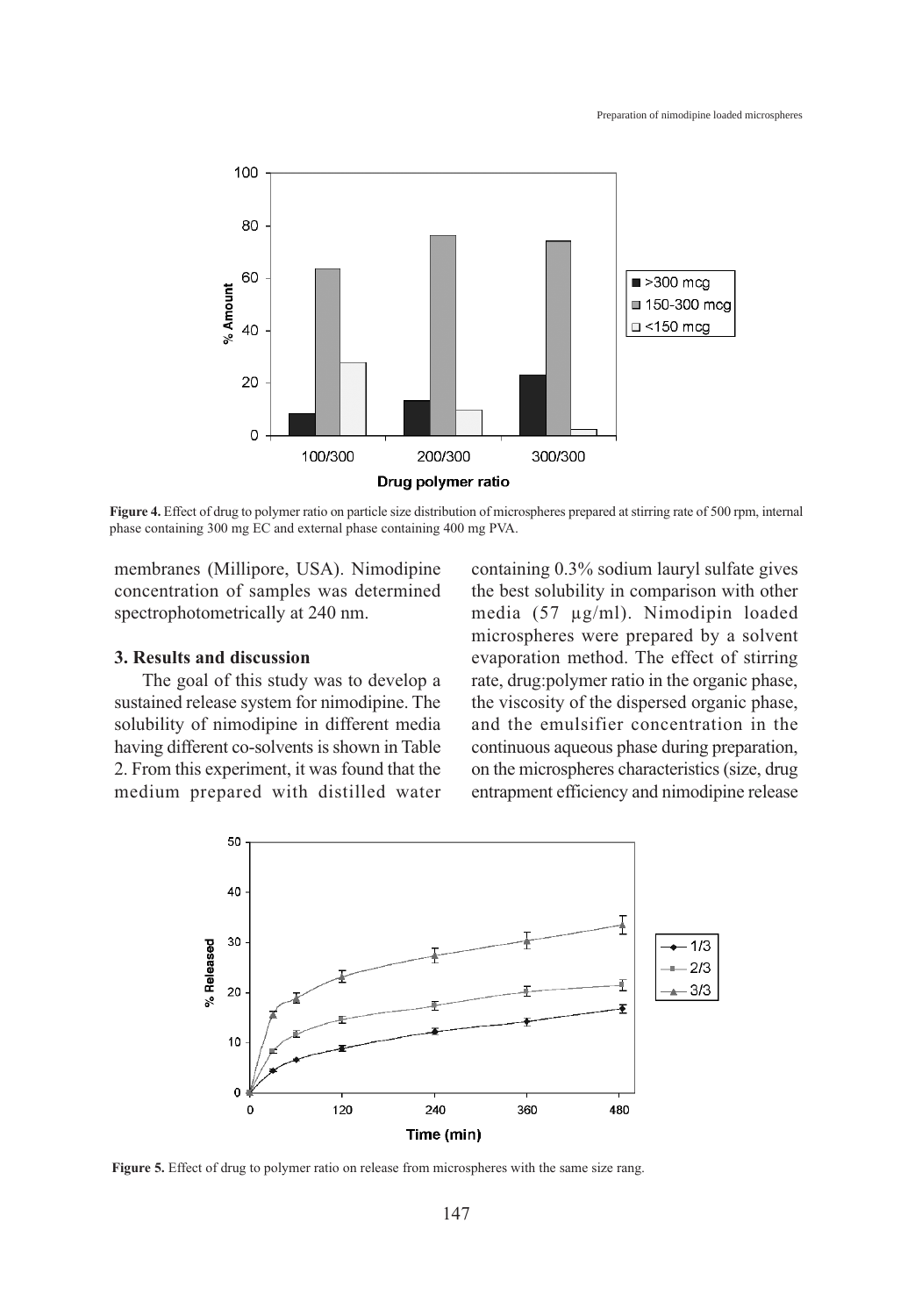

Figure 6. Effect of polymer to drug ratio on release from microspheres with the same size rang.

rate) were investigated. Different microspheres formulations were prepared which are listed in Table 1.

Externally, the particles were spherical and had a smooth surface as shown in Figure 1. The influence of the stirring rate on the external morphology of the microspheres was observed as faster stirring rate (resulted in the formation of irregular particles). High drug loaded microspheres (70%) were not as smooth as low drug loaded microspheres, and their surfaces were covered with drug crystals.

The effect of stirring rate on the particle size distribution is shown in Figure 2. As it is shown, by increasing the rate of stirring from 200 rpm to 800 rpm, the mean particle size of microspheres decreased from 300-500  $\mu$ m to less than 150 µm. This is expected because high stirring rates provide the sheering force needed to break down the oil phase into smaller droplets [7, 8].

Increasing the concentration of EC in the internal phase from 100 mg to 300 mg resulted in the formation of bigger microspheres (Figure 3). This observation may be attributed to an increase in the viscosity of the internal phase, making the coalescence of the emulsified dispersed droplets easier [9]. The higher the viscosity of the internal phases (microemulsin droplets), the greater the amount of the energy required to break the droplets into smaller particles [7].

Figure 4 shows that as the ratio of nimodipine to polymer (EC) was changed from 1:3 to 1:1 while the amount of EC was kept constant, the mode fraction size of microspheres increased. This effect is similar to the observed impact of the concentration of EC on the particle size distribution of microspheres. However, while the amount of EC was kept constant (300 mg), increasing the amount of drug increased the total (drug and polymer) content of the internal phase, and as a result bigger droplets and bigger microspheres were formed.

Table 3 shows that the drug loading of microspheres is affected by EC, PVA, drug concentration and stirring rate. Low entrapment efficiency obtained from a solvent evaporation method reflects the ability of the drug to partition in the aqueous phase prior to microspheres solidification [10]. On the other hand, the difference between theoretical and measured values is likely to be due to the loss of nimodipine resulting from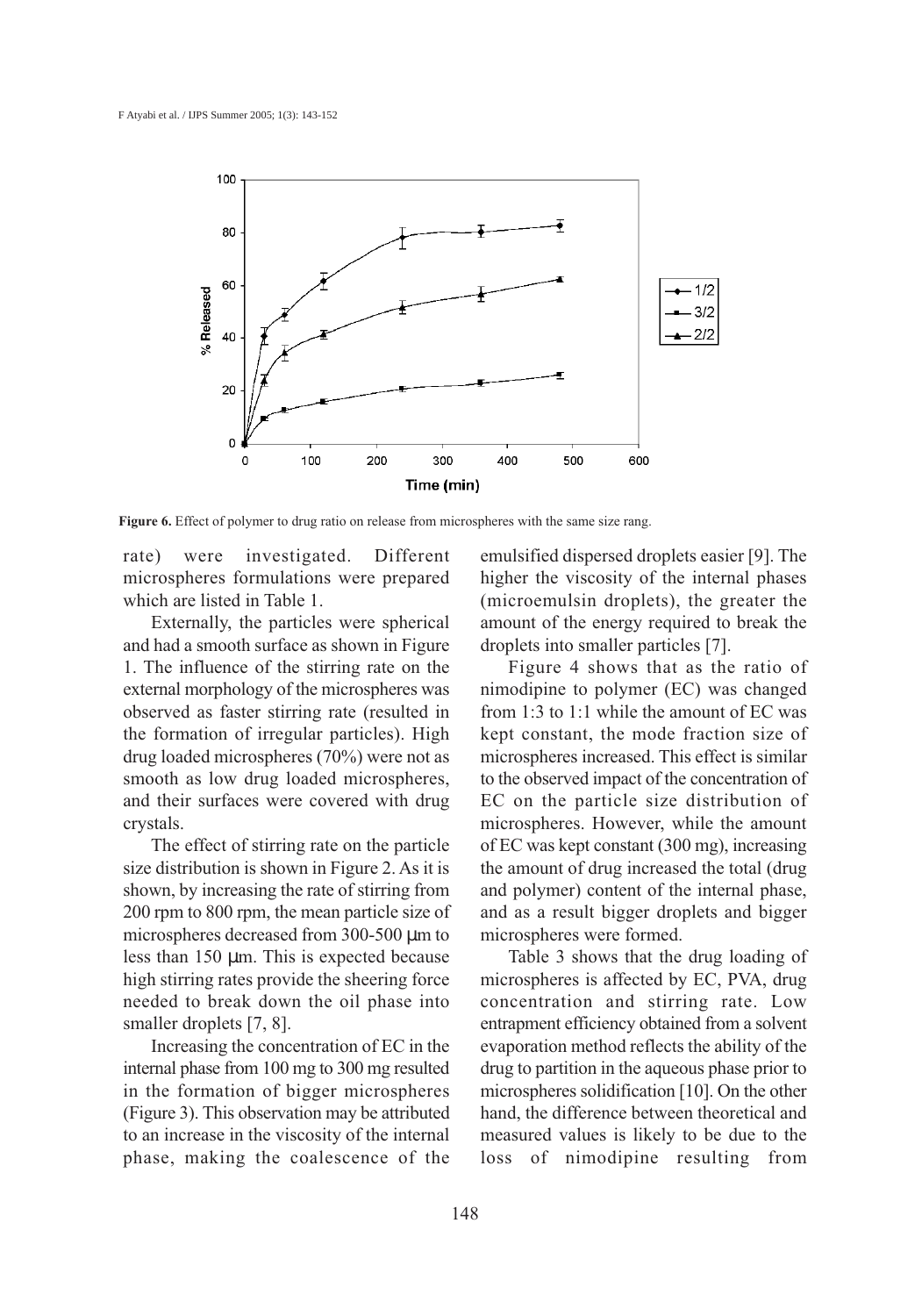

Figure 7. Effect of drug loading on release from microspheres with the same size rang.

enhancement of its dissolution in water following its incorporation in DCM. The drug entrapment efficiency of microspheres was increased with increasing the concentration of the drug and EC. The drug entrapment efficiency of microspheres was also improved with changing the concentration of drug and EC in the internal phase to the higher concentration. This may be due to the increase in the viscosity of the internal phase that reduces the migration of the drug molecules in the aqueous phase. Any increase in the stirring rate or the PVA concentration facilitates dissolution of nimodipine in the aqueous phase and, as a result, drug loading is decreased.

The solubility of nimodipine in different media in the presence of different co-solvents is shown in Table 2. To interpret the finding of this study, the most media were water and acetate buffer.

The effect of drug:polymer ratio on the nimodipine release from microspheres is shown in Figure 5. Drug release from microspheres is notably affected by the ratio of the drug to the polymer as increasing in the first causes faster drug release. By increasing the amount of drug loading, a point will be reached when the solid drug particles upon dissolution will begin to form continuous pores or channels within the matrix. Under these circumstances, the path of release for drug molecules will be diffusion within the channels formed from areas where drug has previously leached out from the matrix [11, 12].

In other words, as the amount of drug content is increased the matrix will become more porous as drug is leached out from the polymer and thus faster drug release rate occurs. The profile of drug release from microspheres with drug to polymer ratio of 1:3 seems to be different from those microspheres with drug to polymer ratio of 2:3 and 3:3.

The effect of polymer to drug ratios on the drug release profiles are shown in Figure 6. The concentration of polymer has a reverse effect on drug release as the release rate of nimodipine decreased by applying more polymers in the matrix. This showed that the release rate is controlled by the matrix thickness. As the matrix thickness increased (polymer to drug ratio of 3:2) the release rate of nimodipine reduced and liberation of the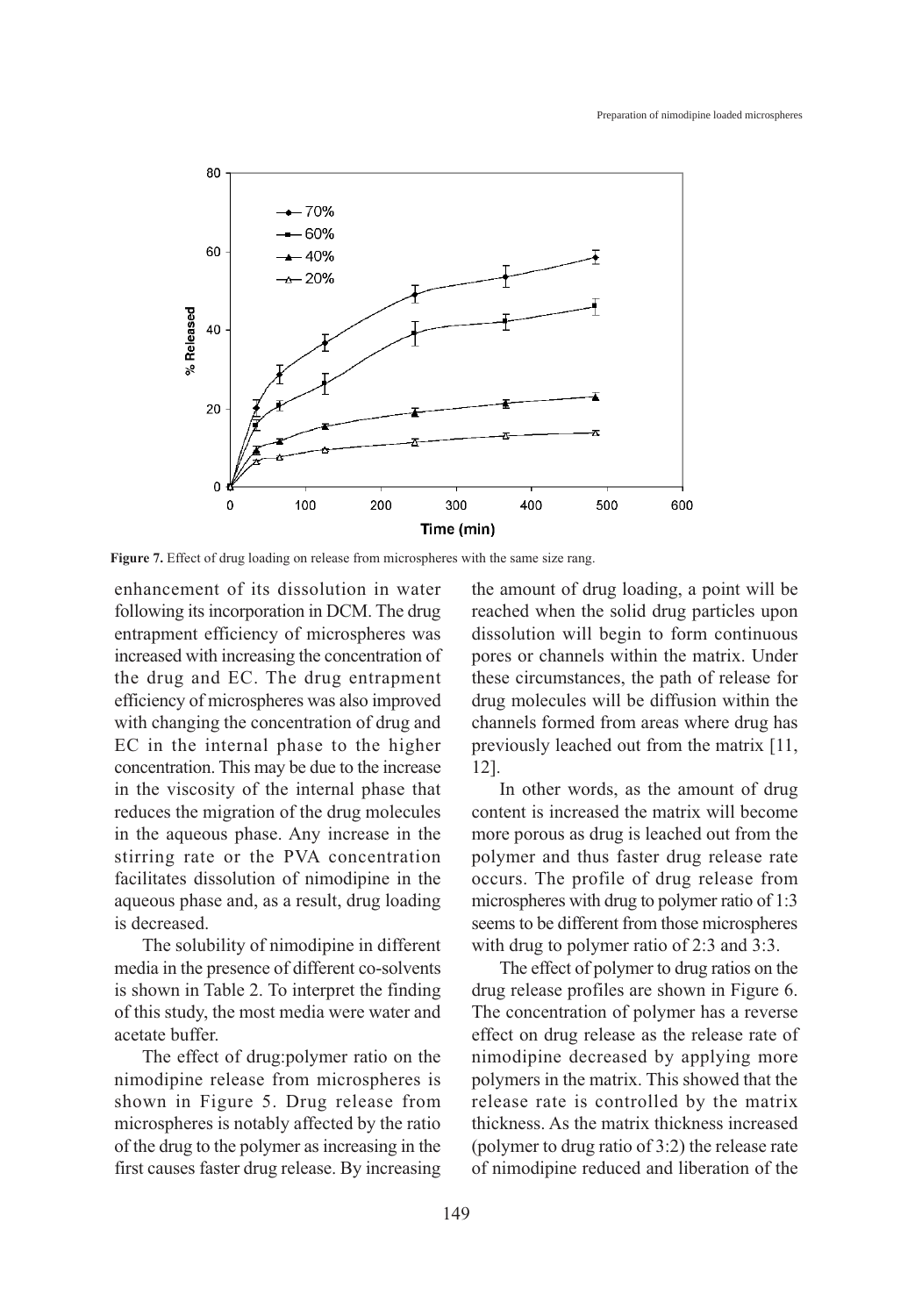![](_page_7_Figure_1.jpeg)

Figure 8. Effect of paricle size on drug release from microspheres with 70% drug loading

active ingredient was incomplete. This finding is in accordance with the results found in previous studies [13, 14].

As it can be seen in Figure 7, the rate of drug release was highly influenced by the initial drug loading. It can be seen that by increasing the drug loading from 20% to 70% the rate of drug release from microspheres increased dramatically. This is in good agreement with the results reported by Filipovic-Grcic et al. [15], in their work on the nifedipine-loaded chitosan microspheres and Tefft and Friend [16] from herbicide-loaded microspheres investigation.

The effect of particle size on drug release from microspheres with the same drug content (70%) is shown in Figure 8. The nimodipine release rate from smaller microspheres is higher than from larger microspheres, due to the greater surface area of smaller microspheres.

#### 4. Conclusion

It can be concluded that, emulsification/ solvent evaporation technique is a reproducible and simple method for the preparation of nimodipine microspheres. However, the use of ethyl cellulose for the microsphere preparation has limitations, since it delays drug release at a longer period which is suitable for oral drug delivery systems. Only microspheres smaller that  $150 \mu m$  in size with drug contents higher than 70% (w/w) and microspheres particle size 150-300 µm with polymer:drug ratio 1:2 released more than 80% of their drug content in 8 hours.

## References

- [1] Ragno G, Veronica M, Vetuschi C. Analysis of nimodipine and photodegradation product by derivative spectrophotometry and gas chromatography. Int J Pahrm 1995; 119;115-9.
- [2] Guyot M, Fawaz F. Nifedipine loaded-polymeric microspheres: preparation and physical characteristics. Int J Pharm 1998; 175: 61-74.
- [3] Hogan SA, O'Riordan ED, O'Sullivan M. Microencapsulation and oxidative stability of spray-dried fish oil emulsions. J Microencap 2003; 20: 675-88.
- [4] Kim HK, Park TG. Microencapsulation of human growth hormone within biodegradable polyester microspheres: protein aggregation stability and incomplete release mechanism. Biotechnol Bioeng 1999; 65: 659-67.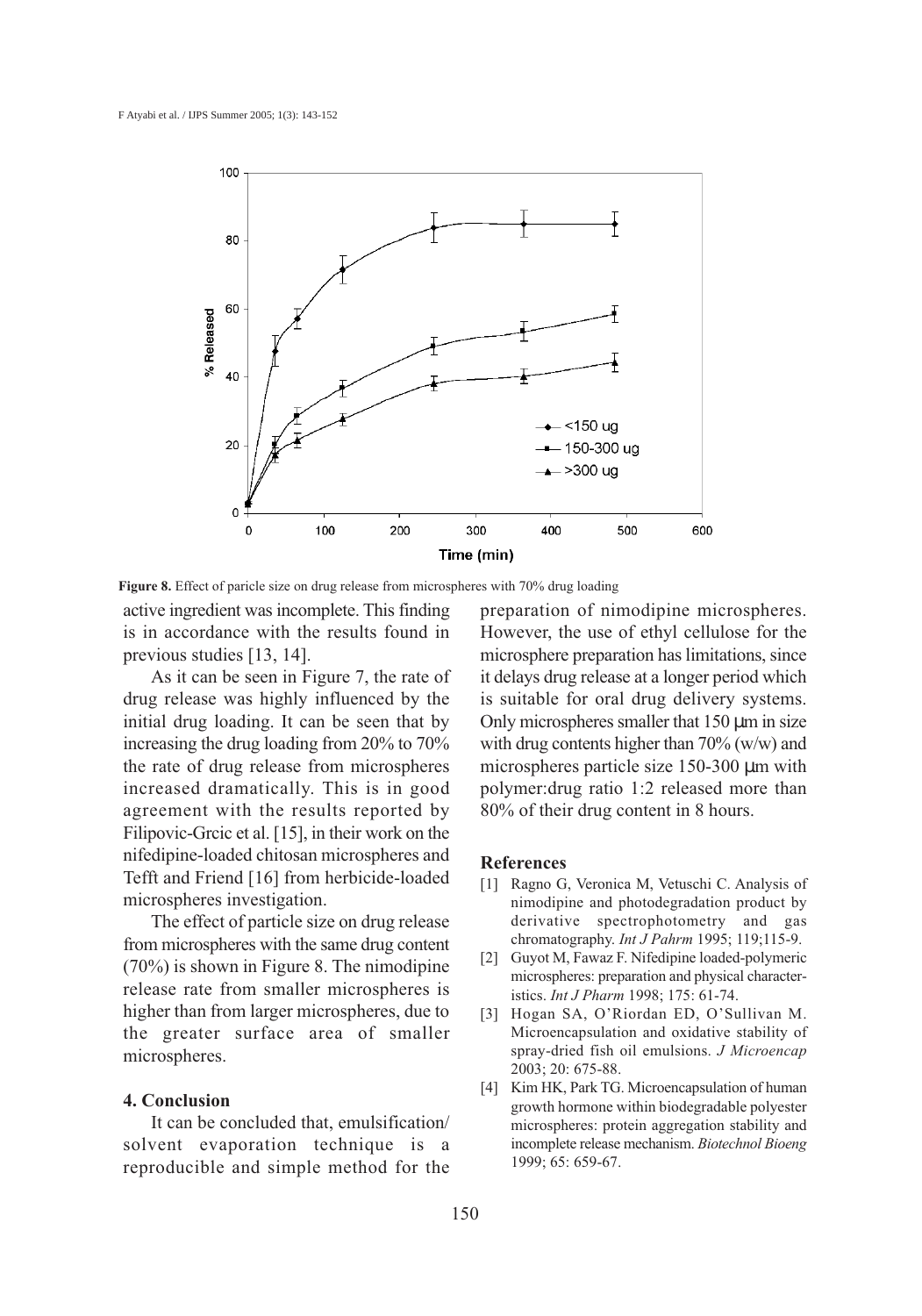Preparation of nimodipine loaded microspheres

- [5] Eyles JE, Alpar HO, Conway BR, Keswick M. Oral delivery and fate of poly (lactic acid) microsphere-encapsulated interferon in rats. J Pharm Pharmacol 1997; 49: 669-74.
- [6] Qureshi SA, Caille G, Brien R, Piccirilli G, Yu V, McGilveray IJ. Application of flow-through dissolution method for the evaluation of oral formulation of nifedipine. Drug Dev Ind Pharm 1994; 20:1 869-82.
- [7] Dinarvand R, Mirfattahi S, Attyabi F. Preparation, characterization and in vitro drug release of isosorbide dinitrate microspheres. J Microencap 2002; 19: 73-81.
- [8] Yang Q, Owusu-Ababio G. Biodegradable progesterone microsphere delivery system for osteoporosis therapy. Drug Dev Ind Pharm 2000; 26: 61-70.
- [9] Tamilvanan, S, Sa B. Studies on the in vitro release characteristics of ibuprofen loaded microspheres. *J Microencap* 2000; 17: 57-67.
- [10] Jones DS, Pearce KJ. An investigation of the effects of some process variables on the microencapsulation of propranolol hydrochloride by the solvent evaporation method. Int J Pharm 1995; 118: 199-205.
- [11] Cardinal JR. Matrix systems. In: Langer RS, Wise DL, (editors). Medical applications of controlled release systems. Vol. 1. Philadelphia: CRC Press Inc., 1984; pp. 41-3.
- [12] Song SZ, Cardinal JR, Kim SW. Progestin permeability through polymer membrane, V: progestrone release from monolitic hydrogel devices. J Pharm Sci 1981; 70: 216-21.
- [13] Ozyazici M, Sevgi F, Ertan G. Sustained release dosage form of nicardipine hydrochloride: application of factorial design and effect of surfactant on release kinetics. Drug Dev Ind Pharm1997; 23: 761-70.
- [14] Bergisadi N, Gurvardar D. Studies on piroxicam microcapsules and in vitro release kinetics. Acta Pharm Turc 1989; 31: 161.
- [15] Filipovic-Grcic J, Becirevic-Lacan M, Skalko N, Jalsenjak I. Chitosan microspheres of nifedipine and nifedipine-cyclodextrin inclusion complexes. Int J Pharm 1996; 135: 183-90.
- [16] Tefft J, Friend DR. Controlled release herbicide formulations based on polymeric microspheres. J Control Release 1993; 27: 27-35.